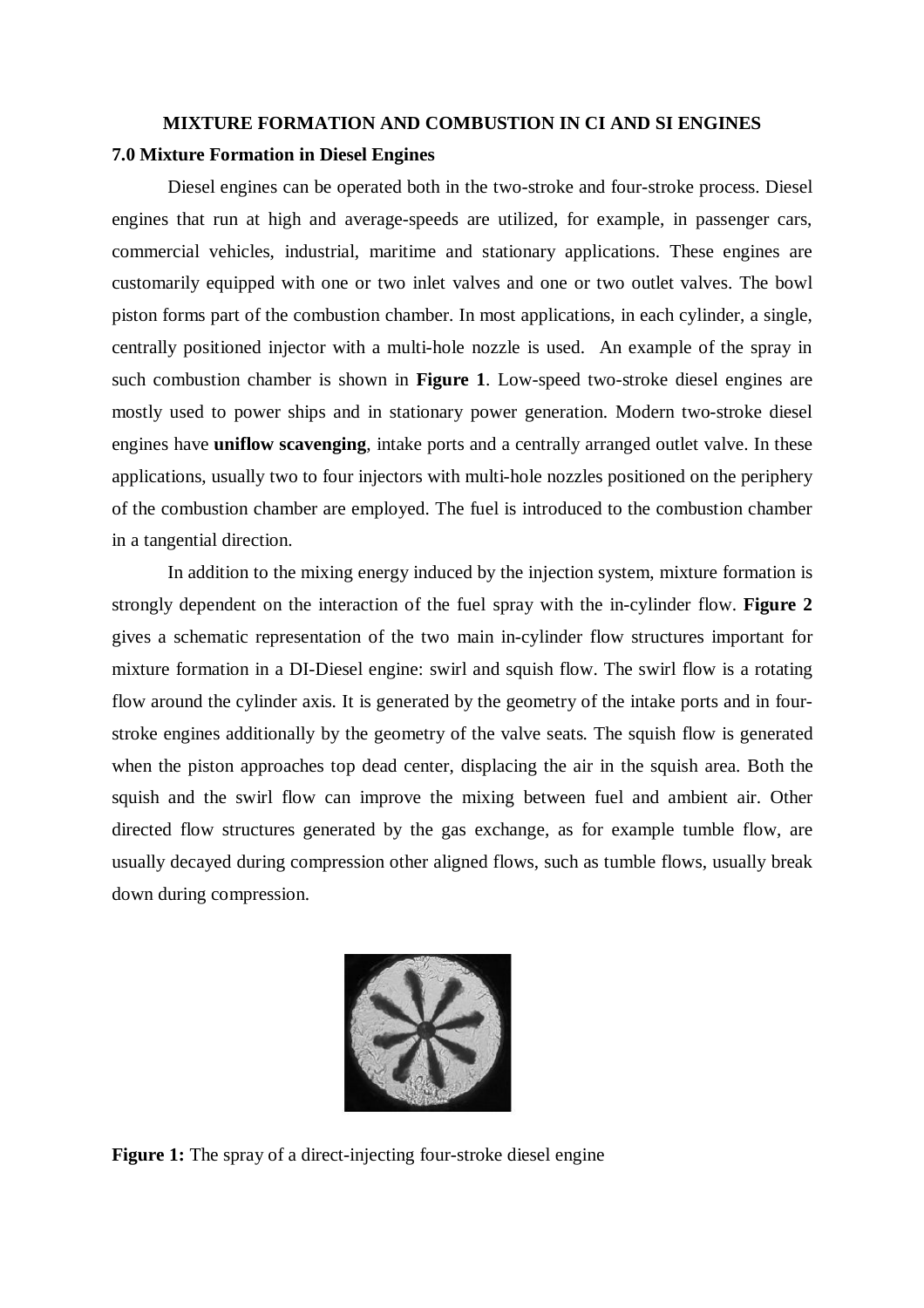

**Figure 2:** Macroscopic flow structures in the combustion chamber

Especially **smaller passenger car** and some **light-duty truck** engines use **deep ωpiston bowls** with relatively small diameters and high swirl ratios. The **swirl ratio** is strongly dependent on the **engine speed** and an optimization of the swirling motion for different points of operation for example by adjustable guiding vanes in the inlet port is necessary. The injection system has to be adjusted to the swirling motion. Combustion processes with high swirl ratios usually use fewer nozzle holes in order to avoid an interaction of adjacent fuel jets. Modern large four-stroke engines employed in trucks and other heavy-duty power generating and marine engines, in most cases, use combustion systems with low swirl which has a shallow piston bowl compared to passenger car engines. The advantage of a **low-swirl** combustion process is the **improved volumetric efficiency**, since the generation of directed flow structures always increases gas exchange losses. Here, the mixing energy is supplied mainly by the injection system. In contrast, **large two-stroke engines** have a **strong swirling motion** due to the **scavenging process**. However, usually, very shallow piston bowls with a diameter equal to the engine bore are used because of the position of the injection system. As a result, two-stroke engines have a weak squish flow.

# **7.1 Phenomenology of Mixture Formation**

The injection nozzle represents the link between the injection system and the combustion chamber. The fuel leaves the nozzle at high speed through small holes with diameters in the order of 0.12 mm for passenger car engines up to about 1.5 mm in the case of very large two-stroke diesel engines. **Figure 3** shows a qualitative sketch of the fuel spray exiting the injection nozzle. The spray generated during injection can be roughly subdivided into two regions, one with **a dense spray near the nozzle exit** and **a thin spray region further down the flow**. The first decomposition of the cohesive fuel spray into **ligaments and droplets is called primary spray breakup**. In modern high-pressure injection systems, cavitation and turbulence are the most important mechanisms of primary spray breakup. In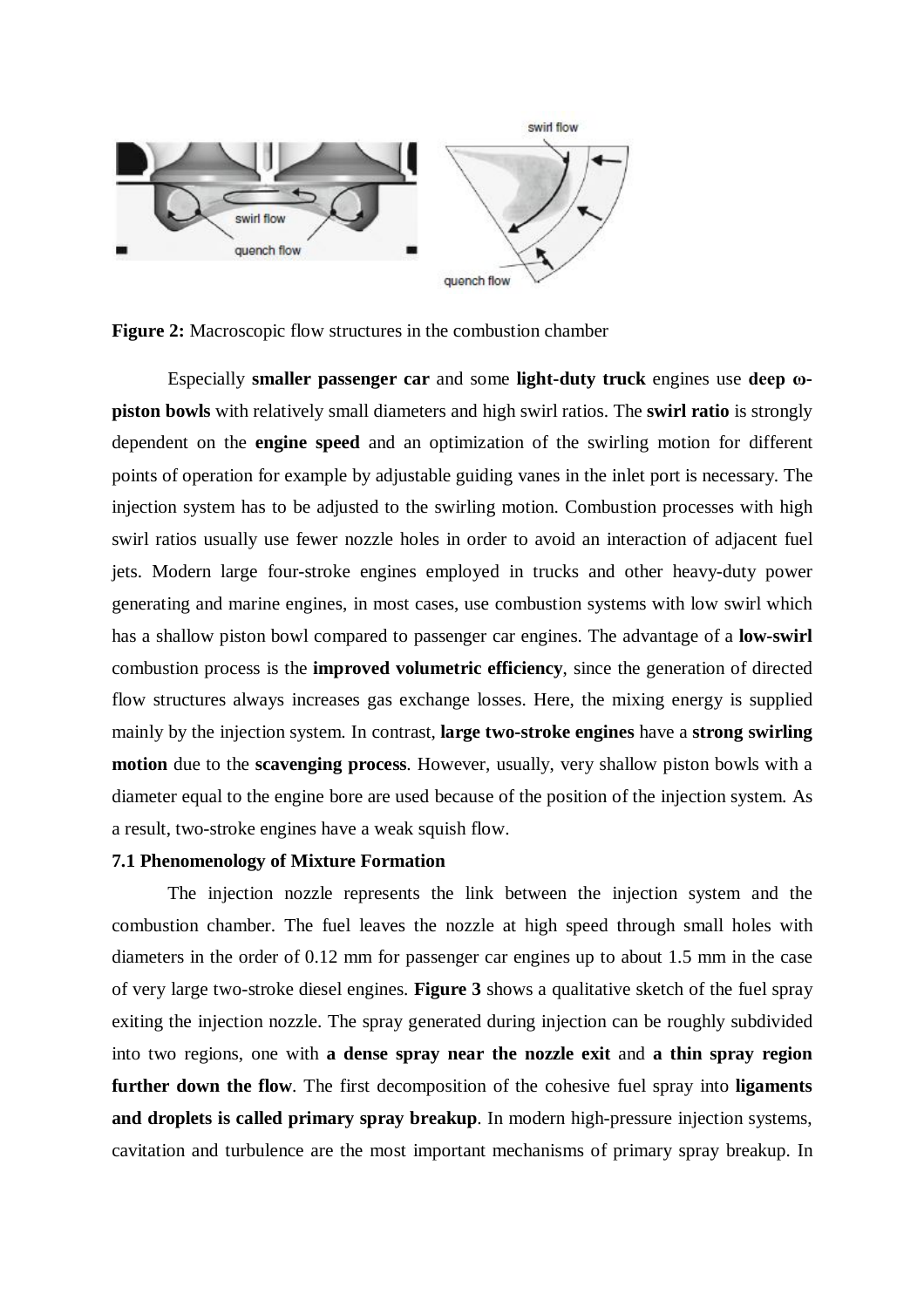the injection nozzle, the liquid fuel is accelerated into the nozzle holes in the transition from the nozzle blind-hole.



**Figure 3:** Schematic representation of internal nozzle flow and spray propagation

The change of flow direction on the edge of the nozzle hole leads to the formation of a "**vena contracta**", which further lowers the **static pressure** in the fluid. This reduction is strongly dependent on the geometry of the nozzle and especially on the radius of curvature of the inlet edge of the nozzle hole. **If the pressure at the vena contracta falls below the vapor pressure of the fluid, hydrodynamic cavitation is initiated and vapor bubbles are created**. Depending on the flow parameters, the cavitation can either be stabilized to reach the nozzle hole outlet or the flow can fully or partly reattach. Cavitation reduces both the effective flow area of the nozzle as well as friction. In case of small needle lifts, cavitation structures can also arise in needle seat areas which either break up in the blind hole and thus increase turbulence or enter the nozzle holes, thus promoting further cavitation. **When they leave the nozzle holes, the cavitation bubbles collapse very quickly due to the high pressures in the combustion chamber, which leads to an increase of turbulence and faster primary spray breakup**.

Break-up of already existing droplets into smaller droplets due to **aerodynamic forces** caused by the relative speed between droplet and the environment is called **secondary spray breakup**. In addition, droplets can collide with each other and **coalesce**.

The spray momentum leads to air entrainment of the surrounding combustion chamber air into the spray. The droplets are heated up as a result of convective heat transfer and temperature radiation of the hot chamber walls, and the fuel finally begins to evaporate. Besides the physical properties and the combustion chamber conditions (pressure,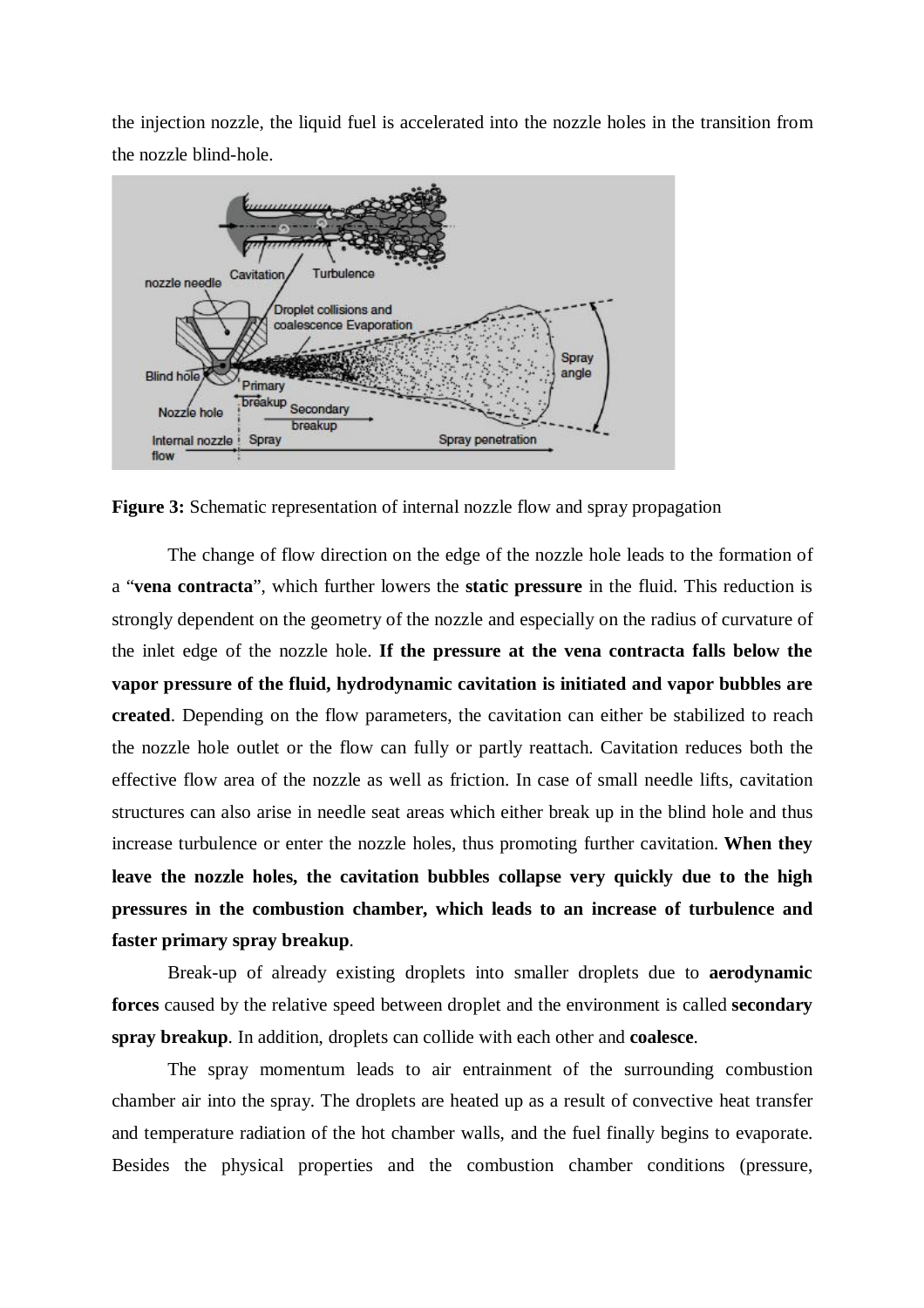temperature), the **rate of fuel evaporation is determined by the size of the droplet surface formed and thus on primary and secondary breakup as well as on the amount of air entrained into the spray**.

In the case of the diesel engine, mixture formation cannot be considered independently of combustion. It is indeed the distinctive feature of diesel engine combustion that spray propagation, mixture formation, and combustion progress in partial simultaneity. Only a small amount of the injected fuel mixes nearly homogeneously with the air in the combustion chamber during ignition delay. After ignition, this amount burns almost instantly. Afterwards, mixture formation and combustion proceed simultaneously, and combustion is controlled by the mixture formation processes.

Spray propagation and mixture formation are understood quite well at present, at least qualitatively, and can be described approximately with semi-empirical models.

### **7.2 Autoignition and the Combustion Sequence**

The period of time between injection start and combustion start is called the **ignition delay**. The physical and chemical processes occurring during this time are very complex. The essential physical processes are the atomization of the fuel, vaporization, and mixing of fuel vapour with air, forming an ignitable mixture. The chemical processes that lead to autoignition of the hydrocarbons contained in the fuel under typical diesel conditions are characterized by a highly complex, degenerated chain branching mechanism.

In the diesel injection spray, ignition occurs in areas with local air fuel ratios of about  $0.25 < F/A < 0.65$ . The ignition delay can be controlled by means of temperature and pressure at the start of injection, which in turn depend on the inlet temperature and pressure, the compression ratio, injection start and the wall temperatures. In addition, the ignitability of the fuel (cetane number) and further parameters such as injection pressure, the geometry of the nozzle holes and the in-cylinder flow have a major effect on the ignition delay duration and the ignition location.

**Figure 4** provides a schematic representation of the injection and combustion sequence of a diesel engine with direct injection. As we can see, the sequence of diesel engine combustion can be subdivided into three phases.

# **Phase 1: Initial Premixed Combustion**

The first phase follows immediately after injection. The fuel injected during ignition delay mixes with the air in the combustion chamber and forms a nearly homogeneous and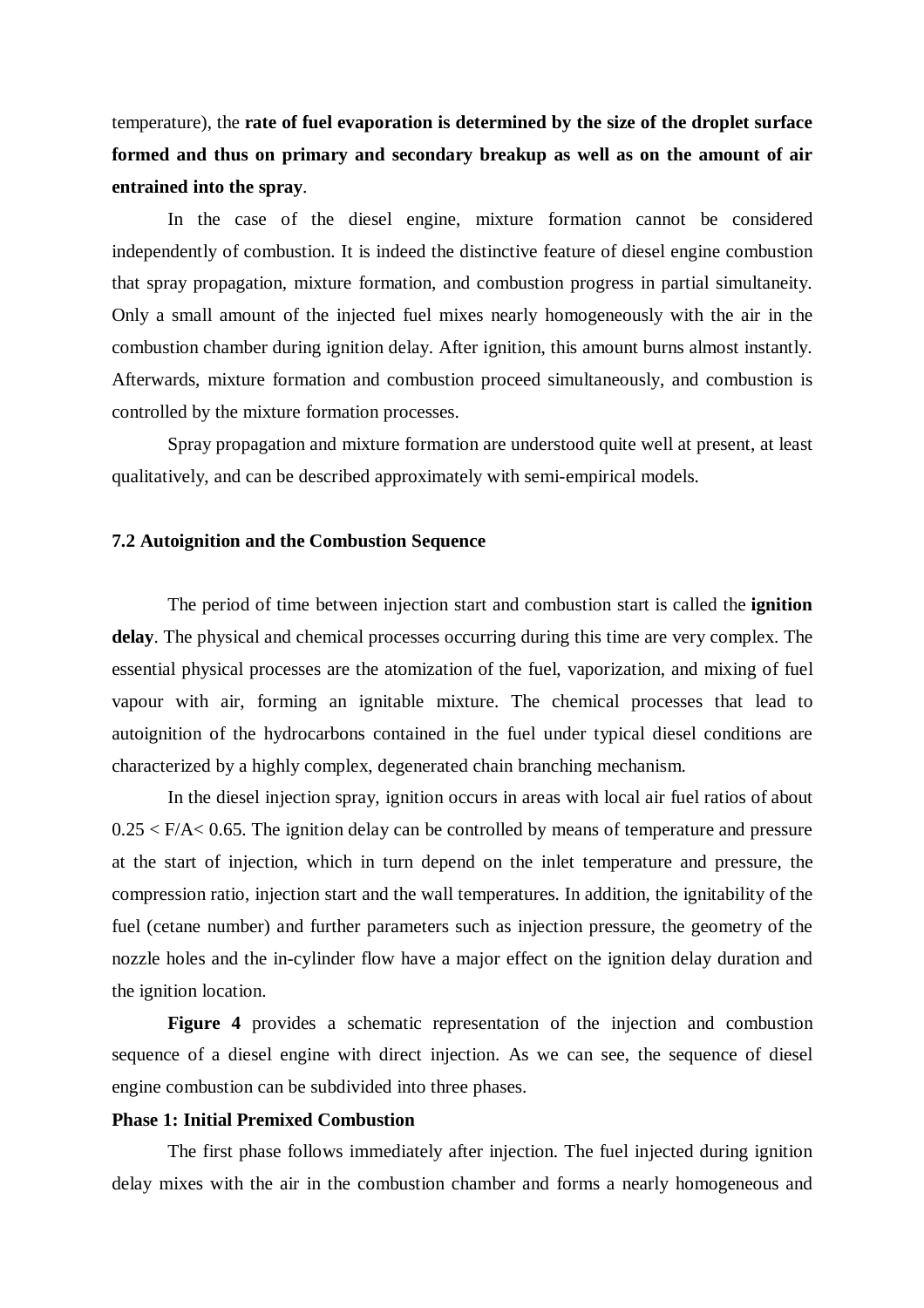reactive mixture. After the ignition delay, which is physically and chemically controlled, this mixture burns very quickly. Since areas with premixed combustion arise in the main combustion phase as well, this phase is called initial premixed combustion. The rate of heat release is controlled in this combustion phase by the speed of the chemical reactions and by the amount of fuel/air mixture formed during ignition delay. The combustion noise typical of diesel engines is caused by the high speed of pressure rise at the start of combustion. This speed of pressure rise can be influenced by changing the timing of injection, in which case the following rule applies: an early injection start leads to a "hard" combustion and a late start to a "soft" injection (**see Fig. 5**). Moreover, the combustion noise can be considerably reduced by a preinjection. In this case, at first only a small fuel amount of about 2% is injected which leads after the ignition delay to only a small amount of heat release and to a small pressure increase. The increased temperatures lead however to a significant reduction of the ignition delay of the main injection, which leads to a reduction of the amount of premixed combustion with a positive effect on noise.

# **Phase 2: Main Combustion**

In the second phase, heat release is controlled by the turbulent mixing processes between the fuel and air and is therefore also called mixture-controlled combustion. In this phase, injection, spray breakup, droplet evaporation, mixing with air, combustion, and pollutant formation all take place simultaneously. **Figure 6** shows a cross-section through a reacting diesel injection spray following the conceptual model of Dec and Flynn et al.. The model describes the quasi-steady phase during main combustion and is, strictly speaking, only valid in quiescent conditions. The fluid fuel spray penetrates into the combustion chamber, mixes with air and evaporates. The air ratio in the spray increases both with increasing distance to the injection nozzle as well as with the distance to the spray axis.

Downstream of the liquid penetration length, a rich mixture zone is formed which leads to partial oxidation of the fuel and temperatures up to 1,600 K. According to Flynn et al., the air ratio in this zone is in the range of 0.25 < F/A < 0.5, and about **15%** of the total heat is released in this zone. Among the partially oxidized products of premixed combustion are also found precursor species, which lead to particle formation further downstream in the middle of the flame. A diffusion flame is formed around the injection spray on an iso-surface with a stoichiometric air fuel ratio. The partially oxidized products of the rich premixed combustion and the particles formed move further downstream and are transported into the diffusion flame, where they are completely oxidized into carbon dioxide and water.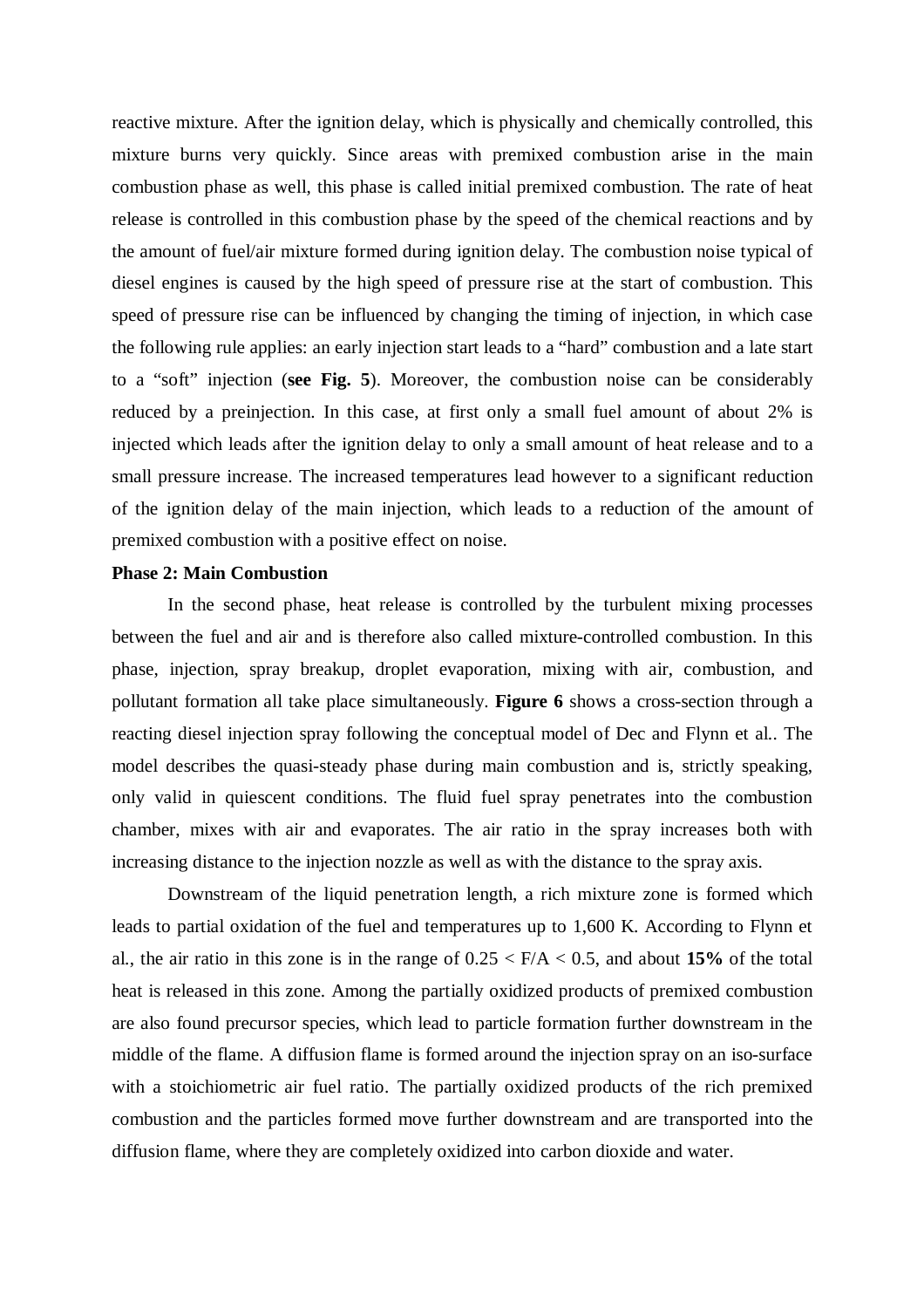

**Figure 4:** Injection and combustion sequence in diesel engine



**Figure 5:** Injection rate (IR) and heat release rate (HRR) with early (left) and late (right) combustion.



**Figure 6:** Conceptional model of diesel combustion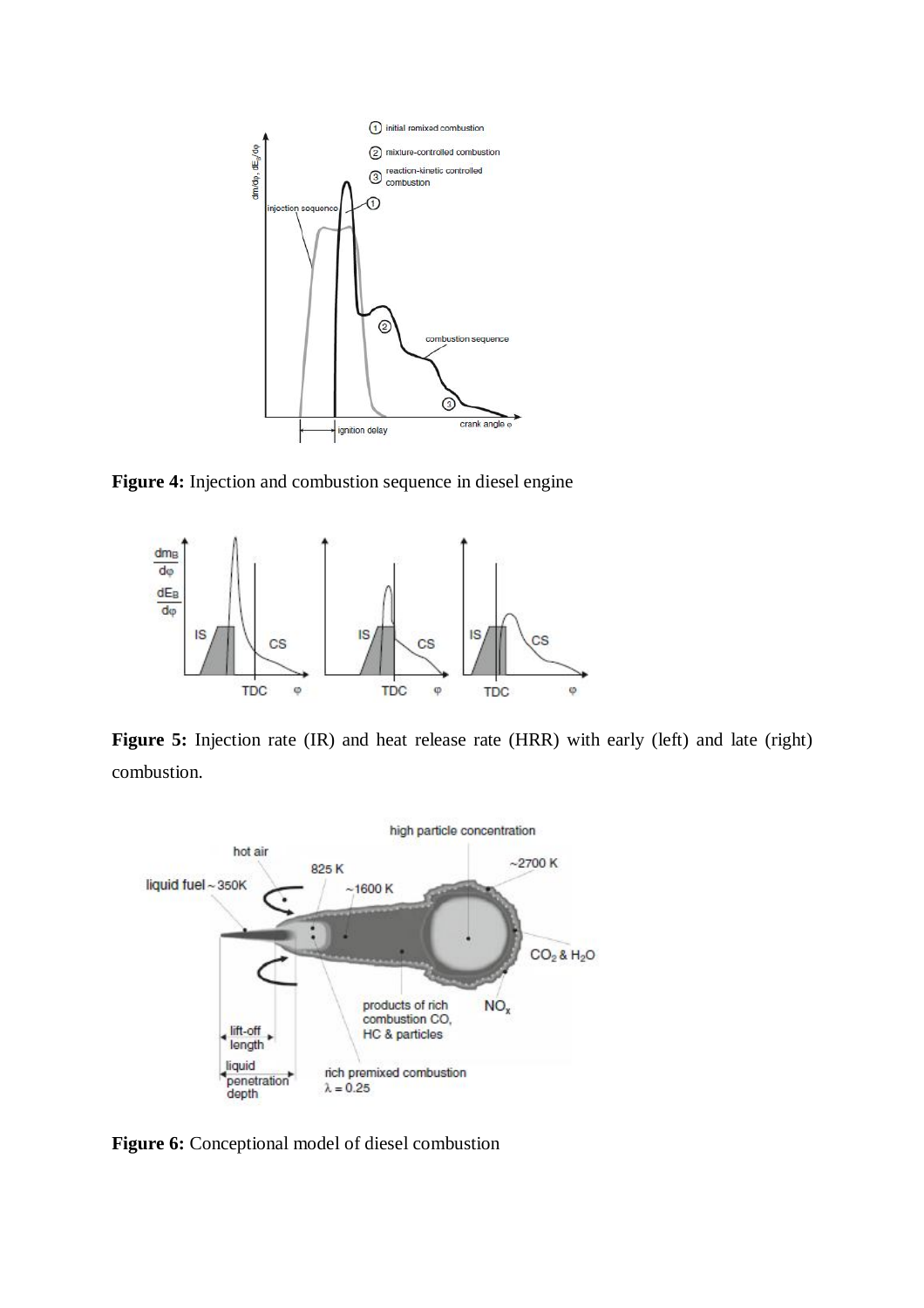Temperatures rise to up to 2,700 K. Due to the high temperatures, nitrogen oxides are formed on the lean side of the diffusion flame. Near the injection nozzle, vaporization processes and chemical reactions in the spray determine the distance from the injection nozzle at which the diffusion flame establishes itself. The axial distance between the injection nozzle and the diffusion flame is called the lift-off length and is an important property of a diesel flame with regard to soot formation.

# **Phase 3: Post-combustion**

After the injection process is finished, no additional momentum is added to the spray by the injection and the flame jet structure evolves into a pocket of rich premixed products surrounded by a diffusion flame. The exact properties of this zone depend on the injection system. If the nozzle needle closes very quickly, then the last fuel parcels still have high speed, so that they have a similar combustion sequence as in main combustion. On the other hand, a slow closure of the needle leads to low speeds of the last fuel parcels with low entrainment of oxygen and consequently increased formation of soot. With the expansion of the piston in the direction of the bottom dead center, the temperatures in the combustion chamber are lowered. The reaction rates go down with the temperatures, so that combustion is chemically controlled again. This phase is of extreme importance for the oxidation of the previously formed soot, of which over 90% is decomposed again. The temperatures during this combustion phase should be high, since soot oxidation is very slow below 1,300 K.



**Figure 7:** Pressure profile and heat release rate in a high speed diesel engine at full and partial loads.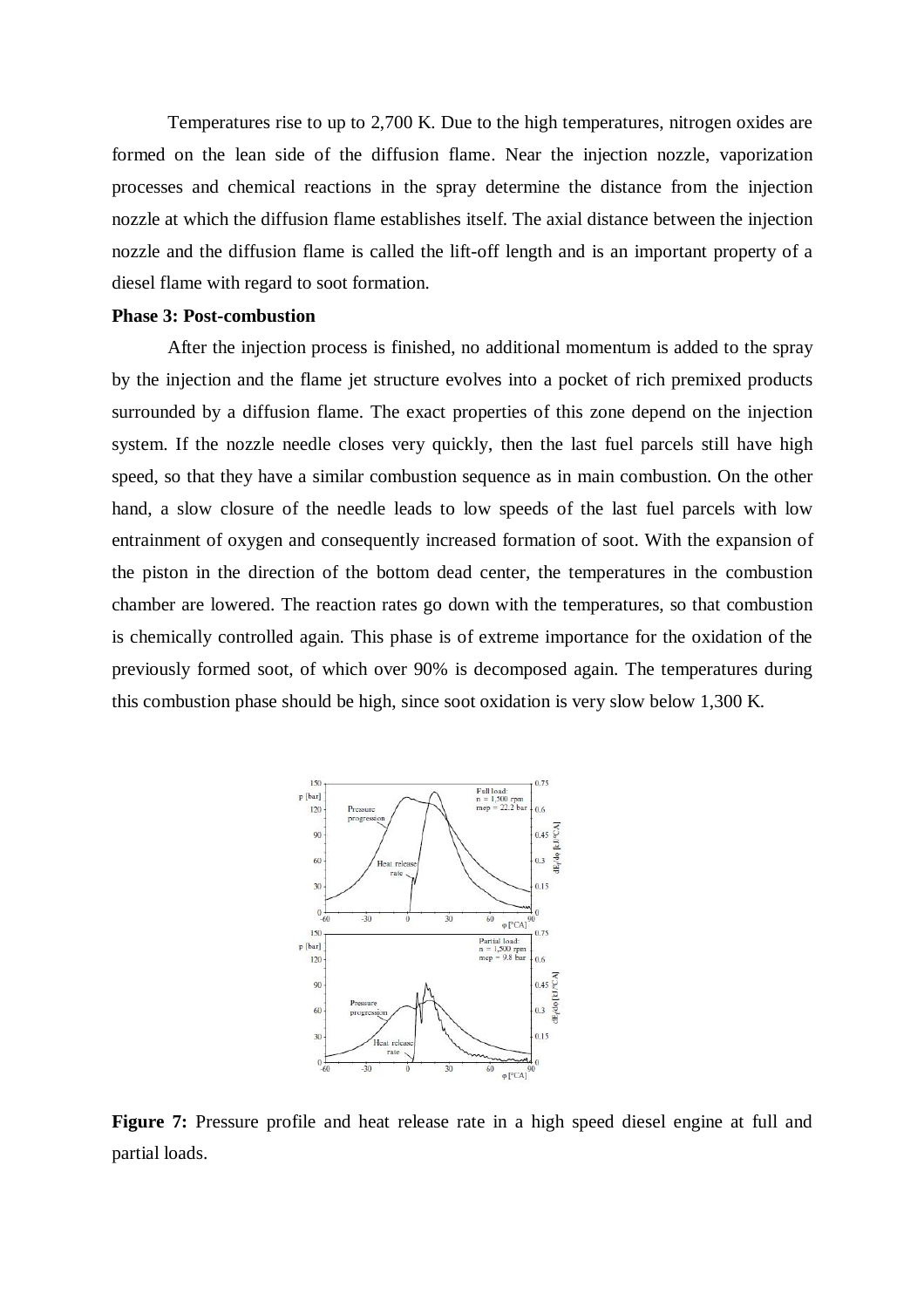It leads to the heating up of the air fuel mixture in the cylinder and thus to temperature and pressure increase. As an example, Figure 7 shows the pressure progression and heat release rates at full and partial load in a high speed heavy-duty diesel engine with relatively late injection.

# **7.3 Spark Ignition Engines**

#### **7.3 Differences between Premixed Flame and Diffusion Combustion**

Mixture formation, ignition and combustion of the SI engine differ fundamentally from the diesel engine.

Classic SI engines with homogeneous mixture formation are characterized by their premixed flame. Fuel and air are mixed long before ignition as completely as possible. This is realized either outside the combustion chamber (intake-manifold fuel injection) or in the combustion chamber itself (homogeneous direct injection in the intake cycle). The mixture exists in a gaseous state in the combustion chamber at the time of ignition. Since SI engine fuel is not a highly ignitable fuel relatively speaking, the mixture must be externally ignited by an ignition spark from the spark plug.

A major differentiating factor between premixed flame and diffusion combustion is thus the time available for mixture formation and the question of whether there is a homogeneous mixture at the point of ignition or not. Therefore, signs of diffusion flames can arise in the SI engine under unfavorable mixture formation conditions as well. For example, if the cold combustion chamber walls are wetted after cold start by large fuel droplets and the impinged fuel cannot be completely vaporized toward the end of the compression phase, local mixture inhomogeneities result (e.g. very rich zones) leading to combustion with possible soot formation. A charge movement that has not been optimally designed can lead to similar results, e.g. if fuel droplets wet the cylinder liner due to excessive tumble flow. Since the soot particles have a characteristic radiation, such signs of unintentional diffusion combustion can be detected in the combustion chamber with fiber optical measurement technology.

#### **7.4 Combustion in SI Engines**

The combustion process in a spark ignition engine is broadly divided into three stages: (i) ignition and flame development (ii) Flame propagation and (iii) Flame quench.

### **Ignition and Flame Development**

In SI engines, the ignition of the charge in the combustion chamber is initiated by the introduction of spark from an external source (spark plug). An important focus in this region is the time taken for the consumption a certain percentage of the charge in the combustion chamber. While some researches consider the consumption of 5% of the charge, others